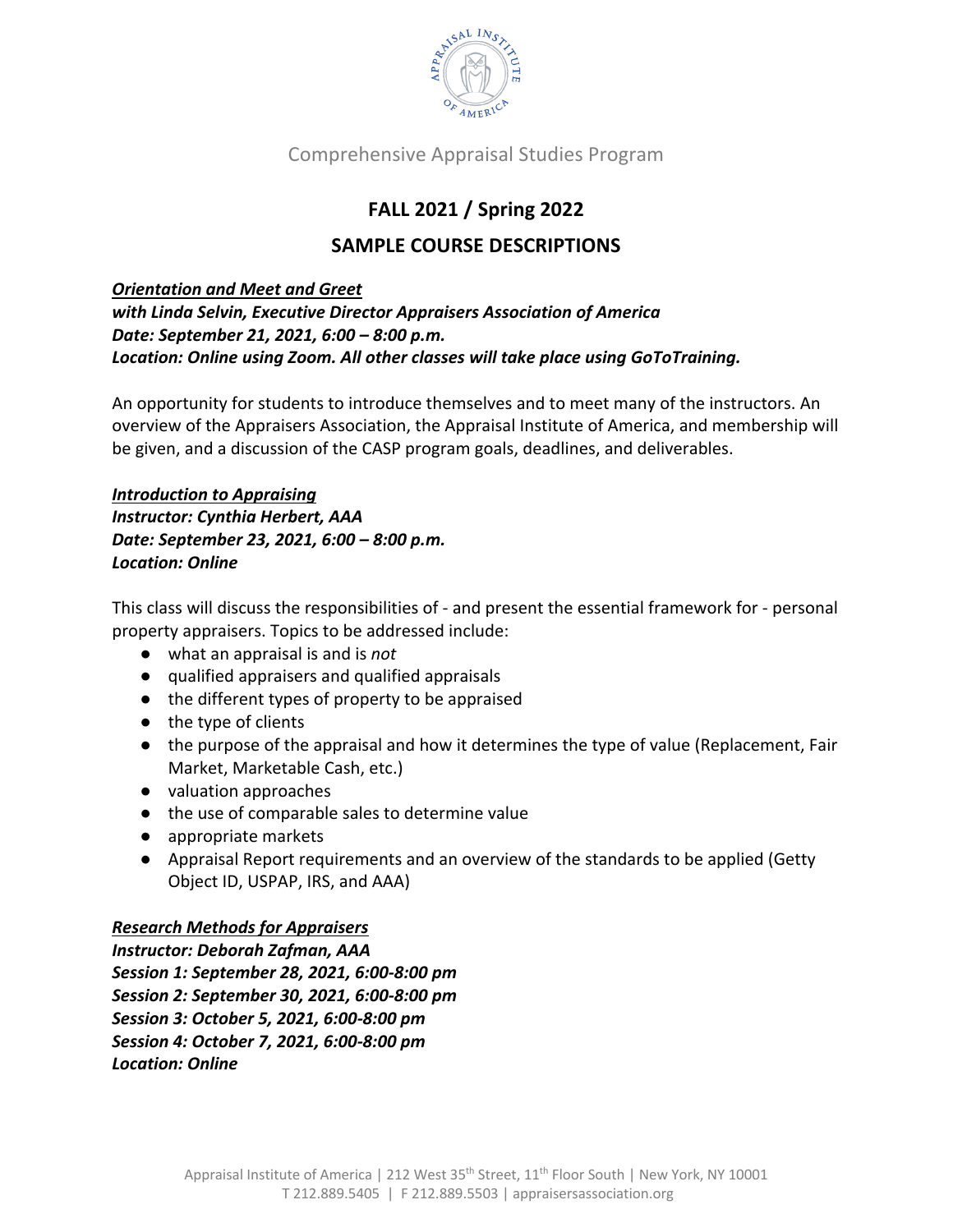

Students will learn the importance of proper research and methodology ("due diligence") in conducting appraisals. Equipment needed to properly examine items, as well as specific books and price guides to properly research items will be demonstrated. Libraries, museums, reference centers, and galleries will be discussed. Appropriate markets, market levels, regional markets, and valuation approaches will be examined. Students will be taught how to assimilate information to arrive at an appraised value. Examples of narrative analyses will be distributed. Real life appraisal problems will be addressed.

#### *Uniform Standards for Professional Appraisal Practice (USPAP)*

*Instructor: Gayle Skluzacek, AAA Session 1: October 12, 2021, 6:00-9:00 pm Session 2: October 14, 2021, 6:00-9:00 pm Session 3: October 19, 2021, 6:00-9:00 pm Session 4: October 21, 2021, 6:00-9:00 pm Session 5: October 26, 2021, 6:00-9:00 pm Location: Online*

To review the Government-sponsored appraisal course, USPAP; outlining proper appraisal procedure. Students who fulfill classroom hours and pass exam will become USPAP certified. A certificate will be issued from the Appraisers Association of America within 60 days from the successful completion of the course.

#### *Appraisal Writing Workshop*

*Instructors: Sharon Chrust, AAA; Kathy Rosenblatt, AAA Session 1: October 28, 2021, 6:00-8:30 pm Session 2: November 2, 2021, 6:00-8:30 pm Session 3: November 4, 2021, 6:00-8:30 pm Session 4: November 9, 2021, 6:00-8:30 pm Location: Online*

This course is designed to introduce students to one of the essential responsibilities of the appraiser: the appraisal report. Topics include understanding the elements of a correctly prepared appraisal; learning and implementing the latest legal and professional requirements of both USPAP and the IRS in the execution of a "qualified appraisal"; and providing structural models to assist in the preparation of documents appropriate to each valuation situation.

#### *Form and Ornament in the Decorative Arts*

*Instructor: Susan Hunter, AAA Session 1: November 11, 2021, 6:00-8:00 pm Session 2: November 18, 2021, 6:00-8:00 pm*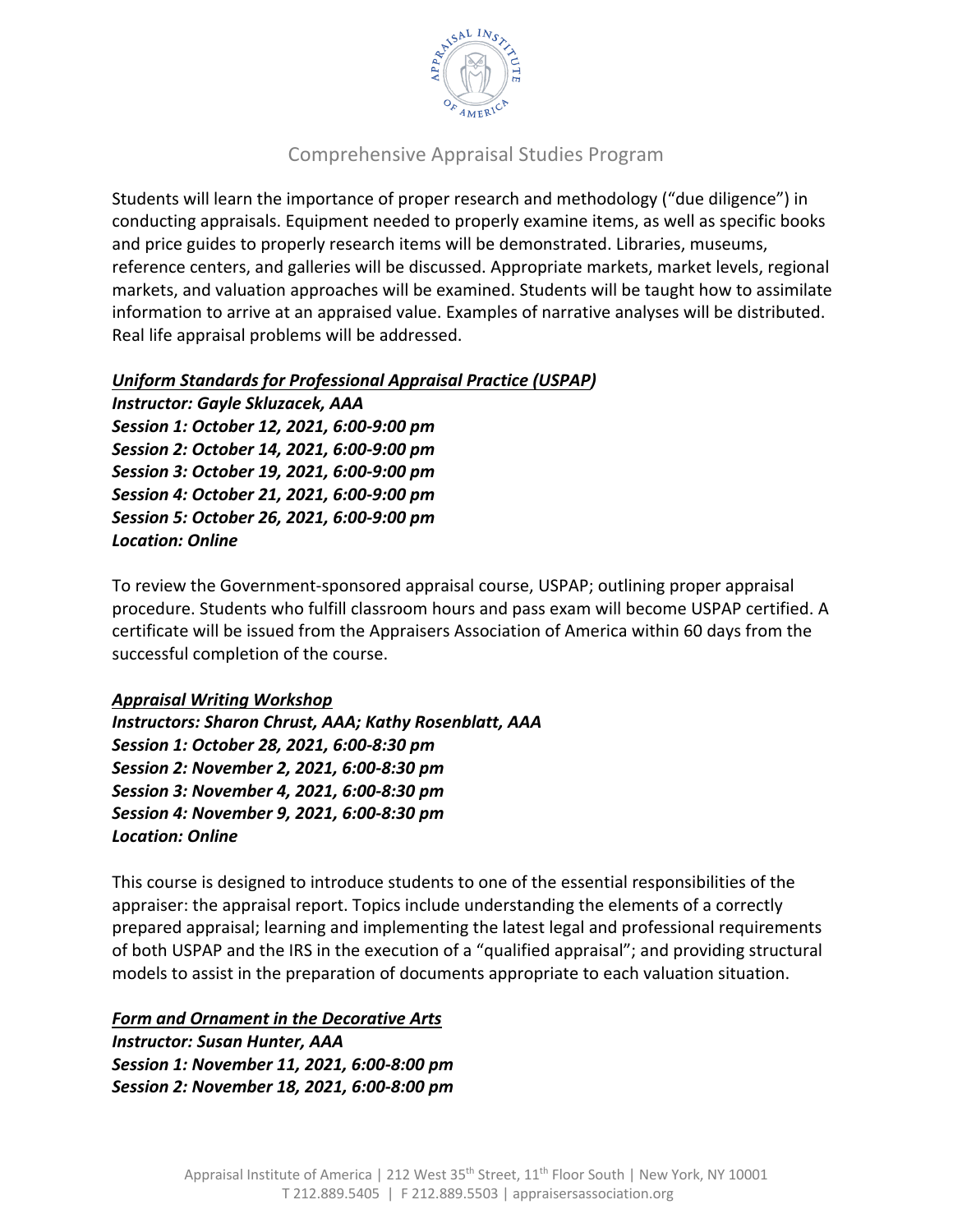

*Session 3: November 23, 2021, 6:00-8:00 pm Session 4: November 30, 2021, 6:00-8:00 pm Location: Online*

This class will introduce students to the evolution of form and ornament in furniture, silver, ceramics, and other decorative arts from the late seventeenth to the early nineteenth centuries in Europe, Great Britain, and America. It will focus on how styles changed over time, but how they were often consistent across different countries and various media. With an understanding of style appraisers can take the first steps in identifying the age and origin of various types of decorative arts. Additionally, students will have the opportunity to examine the differences between period works and antique or modern revivals and reproductions.

#### *IRS Legal Guidelines*

*Instructor: Karin Gross, IRS, Alexa Dubert, IRS, and Kelly Grimm Knowlton, IRS Date: December 2, 2021, 6:00-8:00 pm Location: Online*

Learn about current tax law as it applies to the valuation of fine and decorative arts for estate, inheritance, gift, and income tax purposes, as well as for donations to charitable institutions.

#### *Photography*

*Instructor: Ed Yee, AAA Session 1: December 7, 2021, 6:00-8:00 pm Session 2: December 9, 2021, 6:00-8:00 pm Location: Online*

This class will explore the primary criteria that influence the value of documentary and fine art photography. Upon completion you should have a better understanding of the overall medium, the differences between primary and secondary markets, a general understanding of major movements within the medium, and be able to provide basic justifications for the value of individual photographs.

#### *Insurance Appraisals*

*Instructors: Cynthia Herbert, AAA; Sabine Wilson, AAA; Vivian Ebersman Session 1: January 18, 2022, 6:00-8:00 pm Session 2: January 20, 2022, 6:00-8:00 pm Session 3: January 25, 2022, 6:00-8:00 pm Session 4: January 27, 2022, 6:00-8:00 pm Location: Online*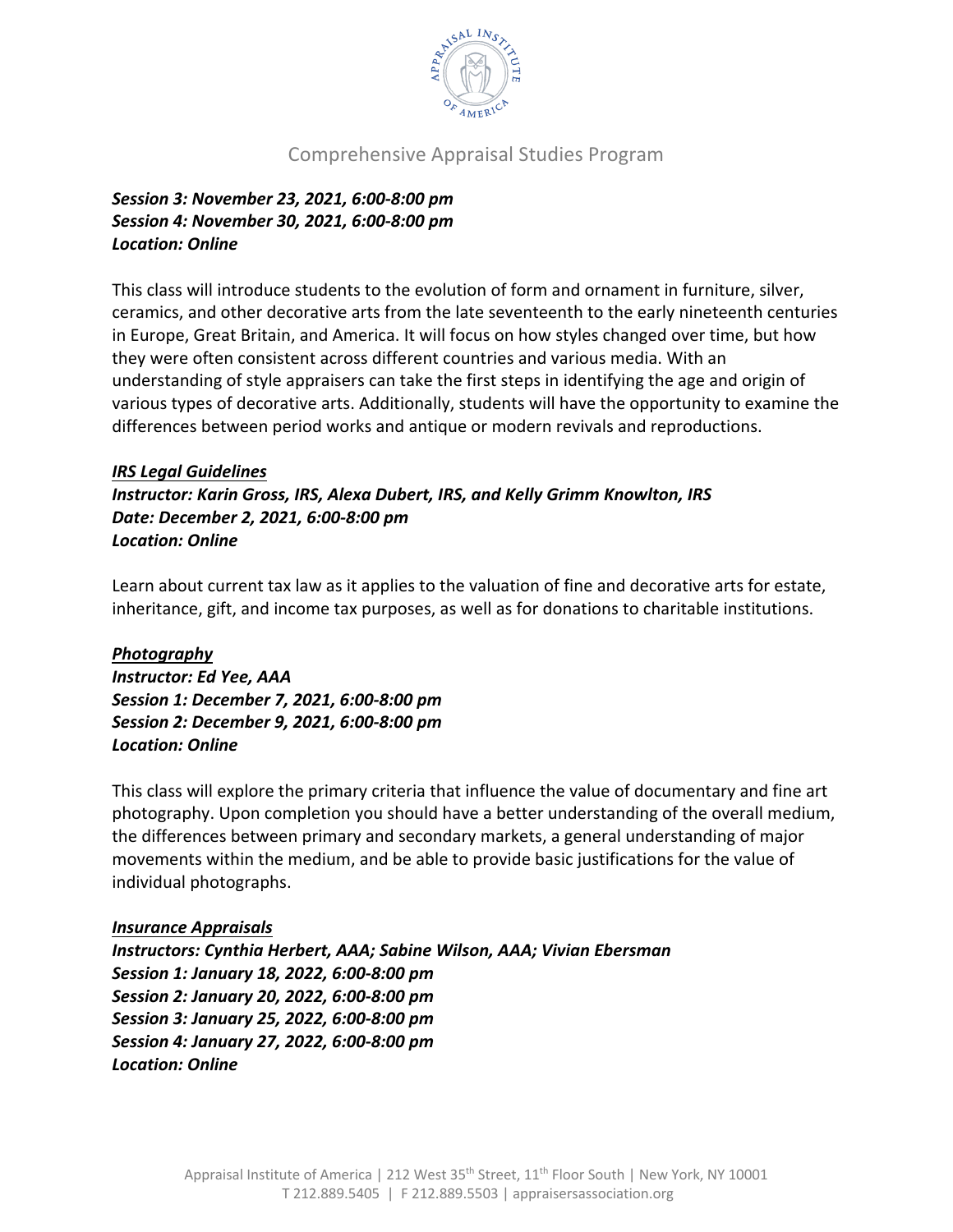

This course will focus on the development and communication of appraisals for the intended uses of acquiring insurance coverage and for estimating loss of value. The instructors will address the expectations of insurance professionals, the various types of insurance policies and pertinent insurance terminology, how to develop an acceptable scope of work, which approaches to value should be applied, how to determine the most appropriate market when looking for comparable properties, how to properly document the property, and the importance of condition, among other relevant topics. The emphasis will be on fine art as well as furniture and decorative arts.

#### *Appraising Fine Arts*

*Instructor: Sabine Wilson, AAA Session 1: February 1, 2022, 6:00-8:00 pm Session 2: February 3, 2022, 6:00-8:00 pm Session 3: February 8, 2022, 6:00-8:00 pm Session 4: February 10, 2022, 6:00-8:00 pm Location: Online*

This course will offer a road map on how to appraise unique works of fine art. This includes proper understanding of the object, the artist, the market for the object and factors that create value or reduce value. Onsite inspection, parameters to select comparables, condition, authenticity, and analytical tools to write pertinent market analysis will be addressed.

#### *The Art Auction*

*Instructor: Lark Mason, AAA Session 1: February 15, 2022, 6:00-8:00 pm Session 2: February 17, 2022, 6:00-8:00 pm Session 3: February 22, 2022, 6:00-8:00 pm Session 4: February 24, 2022, 6:00-8:00 pm Location: Online*

Auctions are a critically important part of the art market. Sales are public and reflect the strength or weakness of a particular area and provide for the appraiser a record of sales and unsold items that are essential for appraisals. The course covers history of auctions, format, and legal and technical issues that are essential to understand for all auction participants. We examine terminology, guarantees, lot headings and cataloging. Auction laws differ by state and municipality and the conditions of sale and consignor contracts differ between auction companies. We examine all aspects of the bidding and consignment processes and end with a mock-auction. The participant will leave with a solid understanding of all aspects of the art auction business.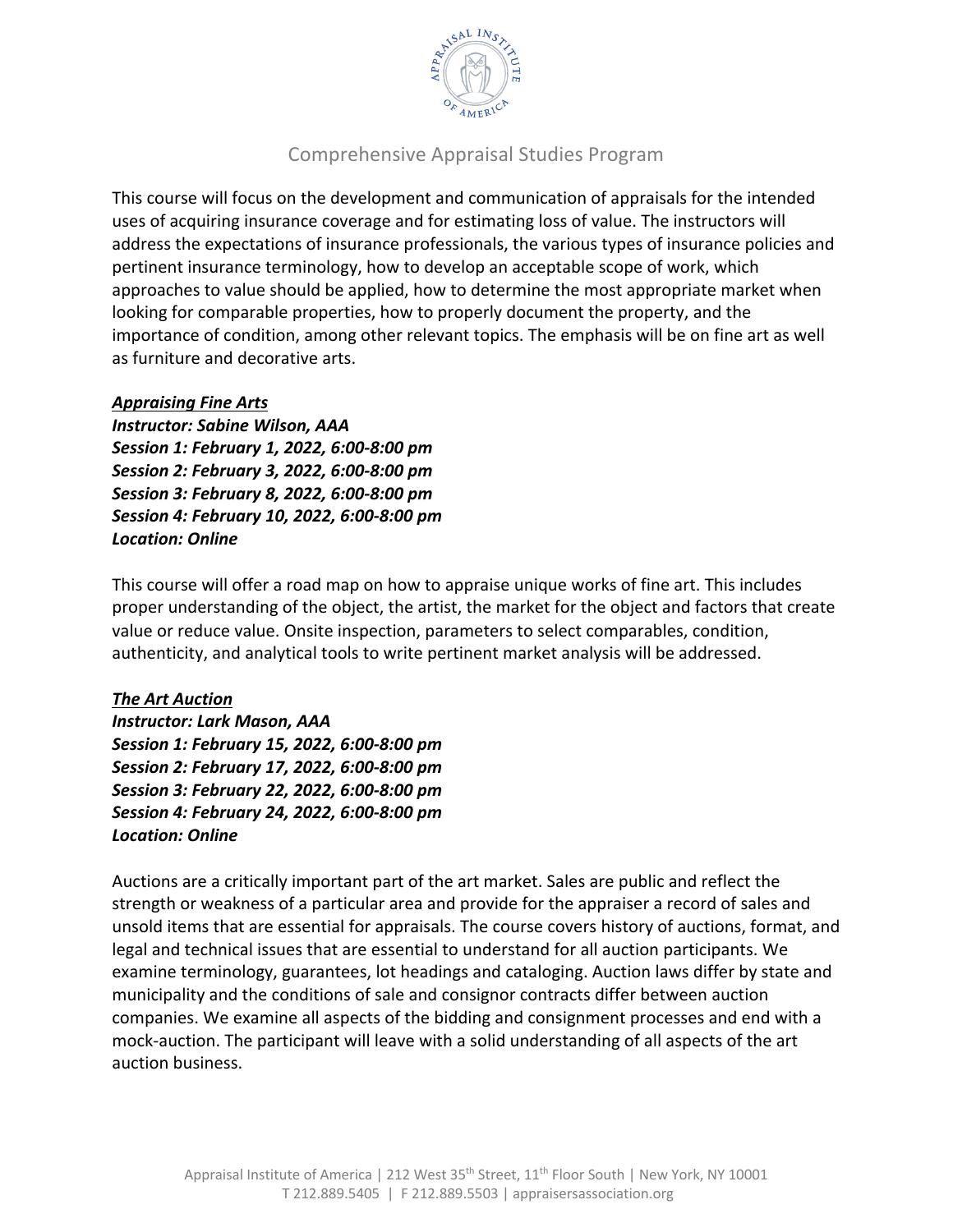

## *Condition and Attribution Issues Instructor: Jennifer Mass, Ph.D. Date: March 17, 2020, 9:30 am-5:30 pm Location: New York City*

This course will explore the fundamental structures and properties of the materials used to construct the decorative environment. The objects that make up this environment are engineered to have optical properties and textures that produce a range of effects including rich colors, gloss, iridescence, and opacity. As these objects age, their surfaces are vulnerable to interaction with agents of deterioration from the environment such as water, oxygen, carbon dioxide, sulfur dioxide pollution and even the salts from our hands. To understand the original function of a decorative environment, it is necessary then to understand how its component objects have changed over time. This can only be accomplished through an understanding of the materials from which the objects were originally constructed. This course will be an overview of the decorative environment from faux furniture finishes to prized objects of vertu to fine and decorative painting. From the first engineered ceramic, faience, created in predynastic Egypt to the delicately lustered surfaces of Italian Renaissance majolica, there is fascinating chemistry that goes into the creation of all decorative art objects. A selection of decorative alloys used from antiquity to the present day will be surveyed, including bronzes, paktong, German silver, tumbaga, and shakudo. Art glasses and artists' pigments will be examined through the lens of their materials chemistry and instability.

#### *Understanding Picture Frames: An In-Depth Look at the Art of the Edge Instructor: Suzanne Smeaton Date: March 18, 2020, 9:30 am-5:30 pm Location: New York City*

A one-day frame intensive offering an in-depth look at period frames: At their stylistic evolution, fabrication techniques, including gilding methods, and the different styles of frames most often found on specific styles of artwork. Questions on how to assess a frame are covered: Is it period or modern? Has it been altered? Is the surface original? Is the frame original to the artwork and does it matter? Following a question and answer period in the early afternoon we will meet at the Metropolitan Museum of Art to look at original frames as well as reproductions and high-quality replicas to better identify the frames you are likely to encounter as an appraiser.

### *Legal and Ethical Issues of Appraising*

*Instructor: Michael McCullough Date: March 19, 2020, 9:30 am-5:30 pm Location: New York City*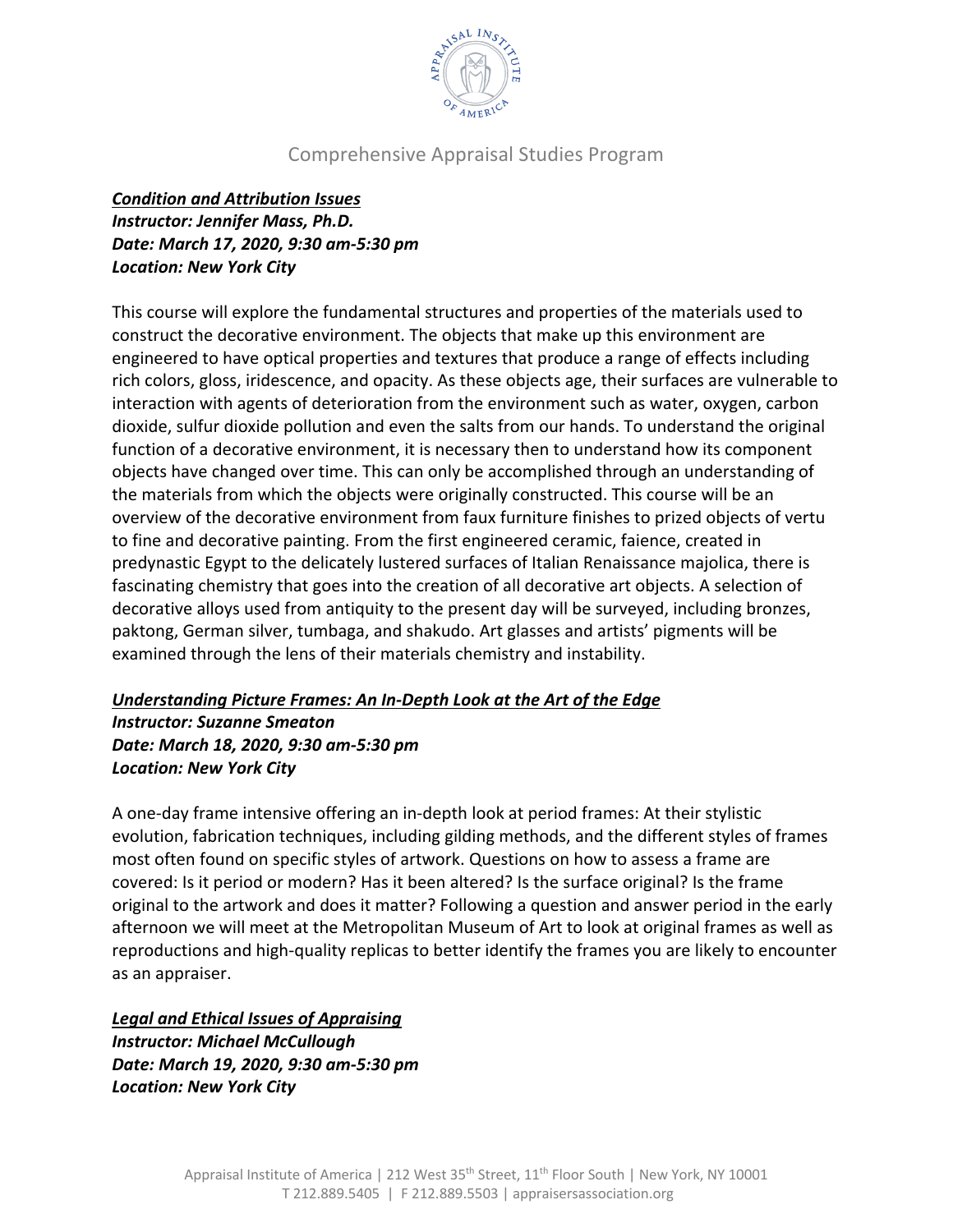

Legal aspects of appraising have become crucial to the profession. At its highest levels, appraising requires in-depth knowledge of key issues, including clear title so often compromised by stolen and looted art, the legal framework protecting cultural property, IRS legal considerations, determination of authenticity, appropriate marketplace (retail market and tax shelters), the factoring in of volume discounts, the interaction of case law and the Uniform Standards of Professional Appraisal Practice, and legal aspects of damage/loss appraisals. Analyze prominent cases that illustrate compelling legal considerations connected with valuing modern and contemporary art, including that of Warhol, O'Keeffe, Rothko, and Calder.

#### *The Estate Generalist*

*Instructor: Ben Farina, AAA Session 1: March 22, 2022, 6:00-8:00 pm Session 2: March 24, 2022, 6:00-8:00 pm Location: Online*

While much appraisal work concerns specialization in a particular period or art medium, a significant portion is general residential household appearing. Learn the basics of appraising household contents, including fine art, furniture, silver, porcelain, rugs, antiques, and other collectibles. Acquire the techniques and skills necessary to become a general appraiser, and learn when and where to hire a specialist.

# *The Fine Art of Printmaking*

*Instructor: Robin Starr Session 1: March 29, 2022, 6:00-8:00 pm Session 2: March 31, 2022, 6:00-8:00 pm Location: Online*

The morning session introduces the recognition and identification of basic print-making techniques. These include engraving, etching, woodcut, aquatint, lithography, and serigraphy found in European and American printmaking. Problems in identifying and understanding print media will be addressed through examples of each method by artists closely associated with each technique. The broad range of effects that can be achieved with each technique will be demonstrated by examining a spectrum of works from various periods and times in each technique. Print terminology used in books, catalogues, and in auction sales will be defined and used throughout both sessions. The afternoon session examines the breadth of fakes and forgeries in the print market. This will build on the morning's lessons and delve more deeply into examining prints using specific examples of fakes and comparing them to their genuine counterparts. The tools that experts use to discover fakes will be discussed and applied, to teach how appraisers can avoid being tricked.